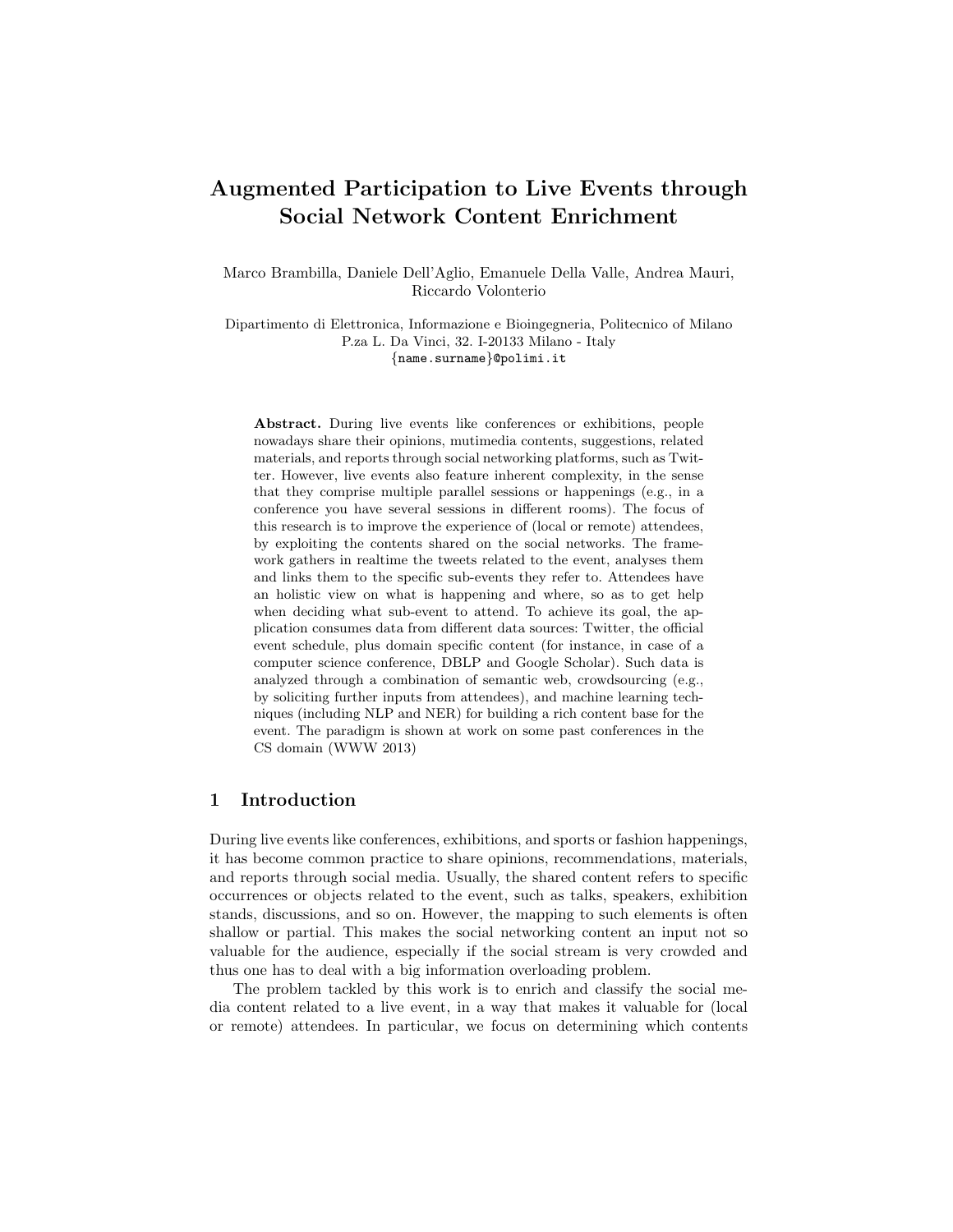are associated to which sub-event, and on enriching those contents with links to relevant entities (speakers, sessions, papers, and so on) in a domain-specific knowledge base. We then provide appropriate visualization to the enriched content, in a way that will make people able to understand what are the hot topics or sub-events and thus get guidance on what to do while attending the event.

In our approach, we select Twitter as the main social source for event-specific content. Twitter is indeed one of the most adopted platforms for social sharing, especially in the context of professional events: it can easily reach a large amount of interested people, messages are very short and require only few seconds to be shared. Furthermore, typically participants share their thoughts through eventspecific hashtags, which are more or less officially related to the event itself, which makes it easy to associate them to the event.

We implement our solution in framework called ECSTASYS (Event-Centered Stream Analysis System) which combines semantic web, crowdsourcing (e.g., by soliciting further inputs by the attendees through social network invitations), natural language processing, named entity recognition and machine learning techniques for building a rich content base for the event. The application works in real time, processing the tweets as soon as they are available: in this way, attendees can have an updated and holistic view on what is happening and where, so as to get help when deciding what sub-event to attend. The application consumes data from different data sources: in addition to the afore mentioned Twitter, inputs include the official event schedule, plus domain specific content (for instance, in case of a computer science conference, DBLP and Google Scholar). The data processing determines the relevant entities described in the tweets and, consequently, the sub-events they relate to. The result of the analysis is shown to the attendees by room/sub-event, thus highlighting the interest and engagement of each sub-event, by means of appropriate user interfaces. The work is validated against a set of past conferences in the computer science field (for instance the WWW conference).

The paper is organized as follows: Section [2](#page-1-0) describes the proposed solution, the ECSTASYS system and its components. Section [3](#page-6-0) discusses the work done in order to apply our solution to the conference scenario. Finally, Section [4](#page-7-0) describes possible future extensions and concludes.

# <span id="page-1-0"></span>2 The ECSTASYS framework

This section delves into the technical description of the ECSTASYS framework for augmented participation to live events through social network content enrichment and linking. Figure [1](#page-2-0) provides an overview of the approach, covering both the used data sources and the main processing steps implemented by different components. In the following we describe each data source and processing component in detail.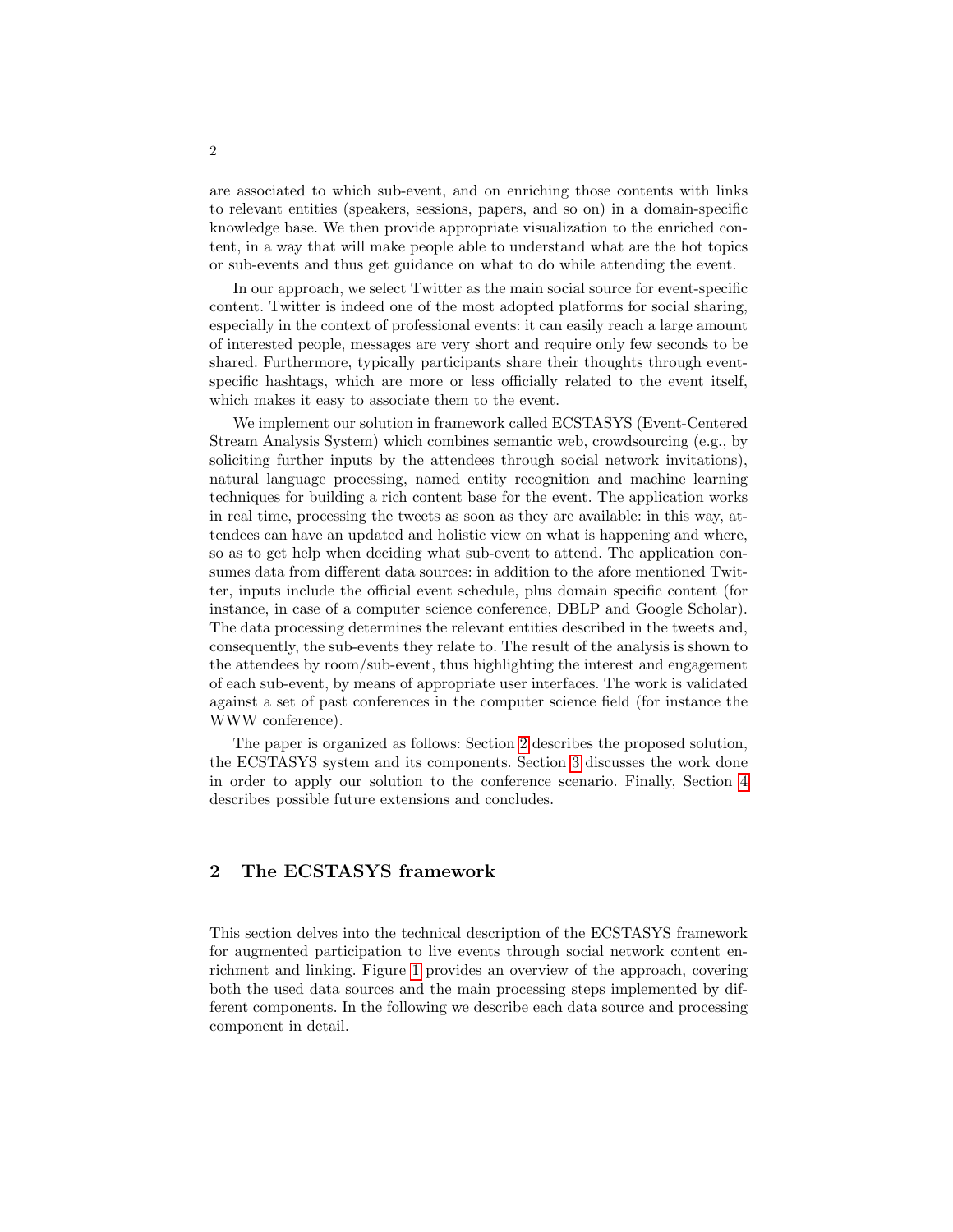

<span id="page-2-0"></span>Fig. 1. Overview of the ECSTASYS framework, highlighting the processing flow and the datasources involved in each step.

#### 2.1 Data Sources

Twitter. Twitter is the starting point of the whole approach: social feeds are retrieved by querying the Twitter stream based on hashtags, keywords, geographical locations, and people relevant to the event.

Domain Knowledge Base. The ECSTASYS knowledge base is the location on where the relevant data processed by the ECSTASYS components is stored. The knowledge base is exposed as a SPARQL endpoint and is built on the top of OpenRDF Sesame framework; as repository, we use OWLIM-Lite with the OWL 2 RL profile. Additional information about the schema and the data that it stores are provided in Section [3.](#page-6-0)

Domain Analytics. Analytics on the domain of interest are collected based on frequency of terms found in the social stream and of entities in the knowledge base. This aspect is important for reducing the impact of very frequent terms in the selected domain, which would not be considered as stop words in general sense but would actually generate noise in the specific domain. For instance, terms such as framework, solution, Web and so on would be too frequent in the domain of computer science conferences.

Crowd. The crowd is the source of input from human agents solicited by EC-STASYS. Typical collected information comprises confirmation of relevance of some entities for a tweet and selection of entities not automatically identified.

#### 2.2 Processing Components

Tweet Retriever. It is the component that retrieves the tweets that are relevant for the current event from Twitter. It uses the Twitter Stream  $API<sup>1</sup>$  $API<sup>1</sup>$  $API<sup>1</sup>$  in order to connect itself to the public stream of tweets. This API allows to follow streams

<span id="page-2-1"></span> $1 \text{ Cf. https://dev.twitter.com/docs/streaming-apis.}$  $1 \text{ Cf. https://dev.twitter.com/docs/streaming-apis.}$  $1 \text{ Cf. https://dev.twitter.com/docs/streaming-apis.}$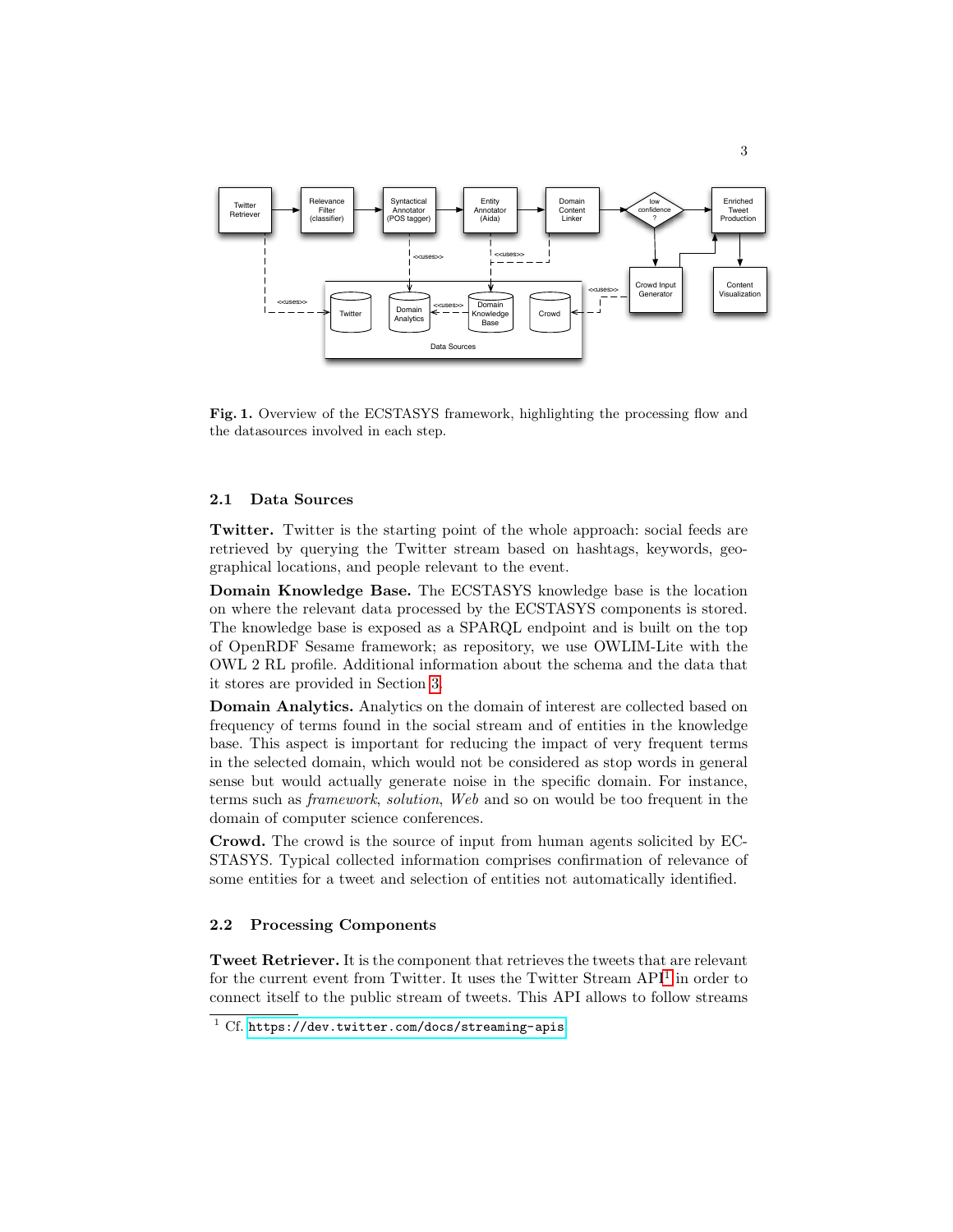that match different predicates such as: users, keywords and location. All of these aspects are relevant for real world events, as they are typically identifiable by official hashtags, relevant people involved, and geographical coordinates of the venue.

Relevance Filter. The purpose of this component is to filter out the nonrelevant tweets that have been extracted by the Twitter Retriever but do not provide valuable information on the event. Typical examples include: tweets written in non-English language, tweets emitted in the prescribed geographical area or containing relevant keywords but not pertaining to the event, and so on. The component immediately discards the tweets not written in English by looking at the *lang* field provided by Twitter as part of the tweet data structure. Furthermore, for selecting the relevant tweets we apply a classification approach, by exploiting a classifier based on Conditional Random Fields[\[10\]](#page-8-0), in particular we use the  $CRF++$  implementation<sup>[2](#page-3-0)</sup>, trained on datasets coming from past events similar to the considered one.

Syntactical Annotator. Once the relevant tweets are selected, they are annotated through a Part Of Speech (POS) tagger. The component provides as output the annotated tweet, plus a customized set of syntactical elements extracted from the text which will be useful for the extraction of entities. Such elements consist in set of words that are good candidates for becoming named entities. On this we propose a set of heuristic solutions aimed at increasing the recall of candidate terms for the extraction of entities, as opposed to classical off-the-shelf Named Entity Extractors, which feature very high precision but also limited recall. Some examples of heuristics we apply include: generation of all the possible aggregation of contiguous nouns, contiguous nouns and adjectives, and so on.

For instance the tweet "Ingenious way to learn languages: duolingo  $#$ keynote  $\#www2013 \#gwap$ " is tagged in the following way:

Ingenious'JJ way'NN to'TO learn'VB languages:'NN duolingo'NN #keynote'NN  $\#www'NN 2013'CD \#gwap'NN$ 

Then the following aggregation is produced: ["way"]["languages","duolingo"]

Entity Annotator. This component processes the data produced by the Syntactical Annotator so as to determine which are the entities discussed in the text. Among the existing named entity recognition (NER) tools, we selected one based on the following requirements:

- capability of performing real-time processing of content;
- capability of linking the text items to entities in an ontology. In the recent years, several entity annotators were built on the top of open data and public knowledge bases (e.g. DBpedia and freebase) [\[6,](#page-8-1) [7\]](#page-8-2).
- support of customization of the reference knowledge base to be used by the tool.

4

<span id="page-3-0"></span><sup>2</sup> Cf. <http://crfpp.googlecode.com/svn/trunk/doc/index.html>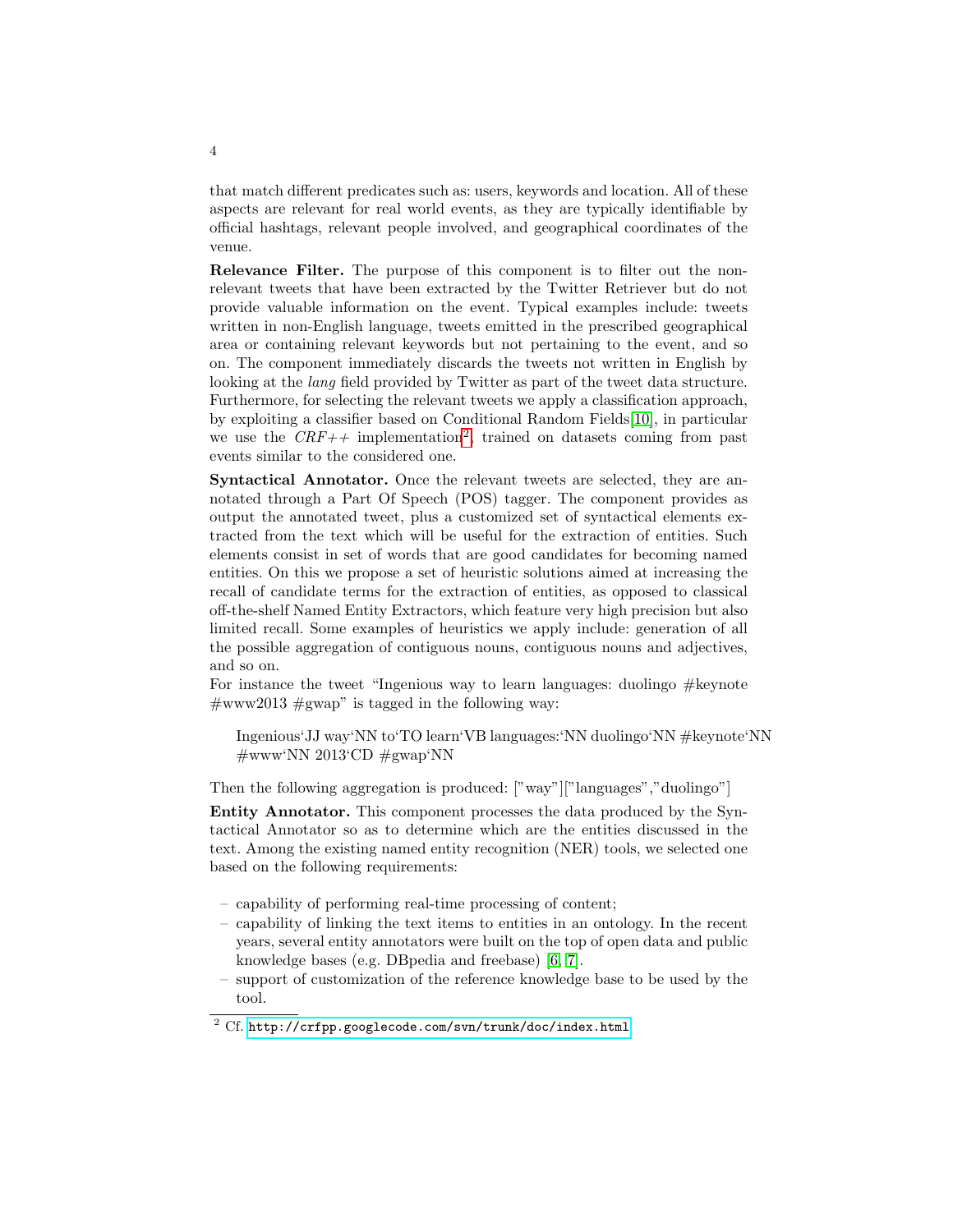The last requirement is extremely critical in our setting because usually entity annotators are only able to process generic textual content and to extract the generic entities (e.g. entities described in Wikipedia). However, in our case every event typically focuses on a very specific setting or domain, for which generic knowledge bases would contain only generic terms and very famous entities, while they would miss most of the less famous people and subjects. As an example, Dr. Jong-Deok Choi, keynote speaker at the upcoming WWW 2014 conference, does not have a page on Wikipedia (and consequently, does not appear in DBpedia).

To cope with those requirements, we decided to use AIDA [\[9\]](#page-8-3), an open-source entity detector developed at the Max Planck Institute. It takes as input a text, it detects the set of mentions, i.e., relevant portions of the text, and associates each of them to an entity. To do it, it exploits an internal entity base and it performs two kinds of analyses: on the one hand, it selects the set of potential candidate entities for each mention; on the other hand, it performs entity-toentity analysis to determine the coherence among the candidates. The default entity base of AIDA is built on the top of YAGO [\[8\]](#page-8-4), but it can be customised (or replaced) with another one. In Section [3](#page-6-0) we describe how we built our entity base out of the domain specific knowledge base of the experimental scenario.

The custom version of AIDA is wrapped in the Content Linker component: it takes as input a tweet, and it enriches it with a set of couples (mention−entity). The resulting tweet is pushed to the Rule-based Linker. Continuing the example introduced above, one of the mentions identified by the Syntactical Annotator is Duolingo; when the Entity Annotator processes the tweet, it associates the mention with the paper "Duolingo: learn a language for free while helping to translate the web" of Luis Von Ahn at the IUI 2013. As we explain above, this information comes by DBLP: we enriched the knowledge base with the recent papers of the people involved in the conference.

Domain Content Linker. This component aims at creating the relations between the tweets and the specific sub-events of the event, extracted from the official conference program (e.g., workshops, talks, sessions). As input, the component receives the tweets annotated by the Entity Annotator, i.e., a tweet with a list of related entities; as output, it enriches the tweets with the URI of the event it relates to.

This component infers two different relations: discusses, that indicates that a tweet talks about one of the sub-events (independently on the temporal relation between the two, i.e., the tweet could be talking about something that happened in the past or that will happen in the future); and discusses during, a subrelation that states that the tweet talks about a sub-event while it is ongoing. This distinction is important for visualization purposes, as explained later.

The linkage among the tweets and the events is performed in two steps. First, the Linker retrieves the candidate events: this is done by combining the entities in the AIDA entity base that annotate the tweet, with the information in the ECSTASYS domain knowledge base. We encoded the rules that determine the candidates as continuous SPARQL queries [\[1\]](#page-8-5) that are executed by the C-SPARQL engine; ECSTASYS runs a lifting operator of the tweet stream (from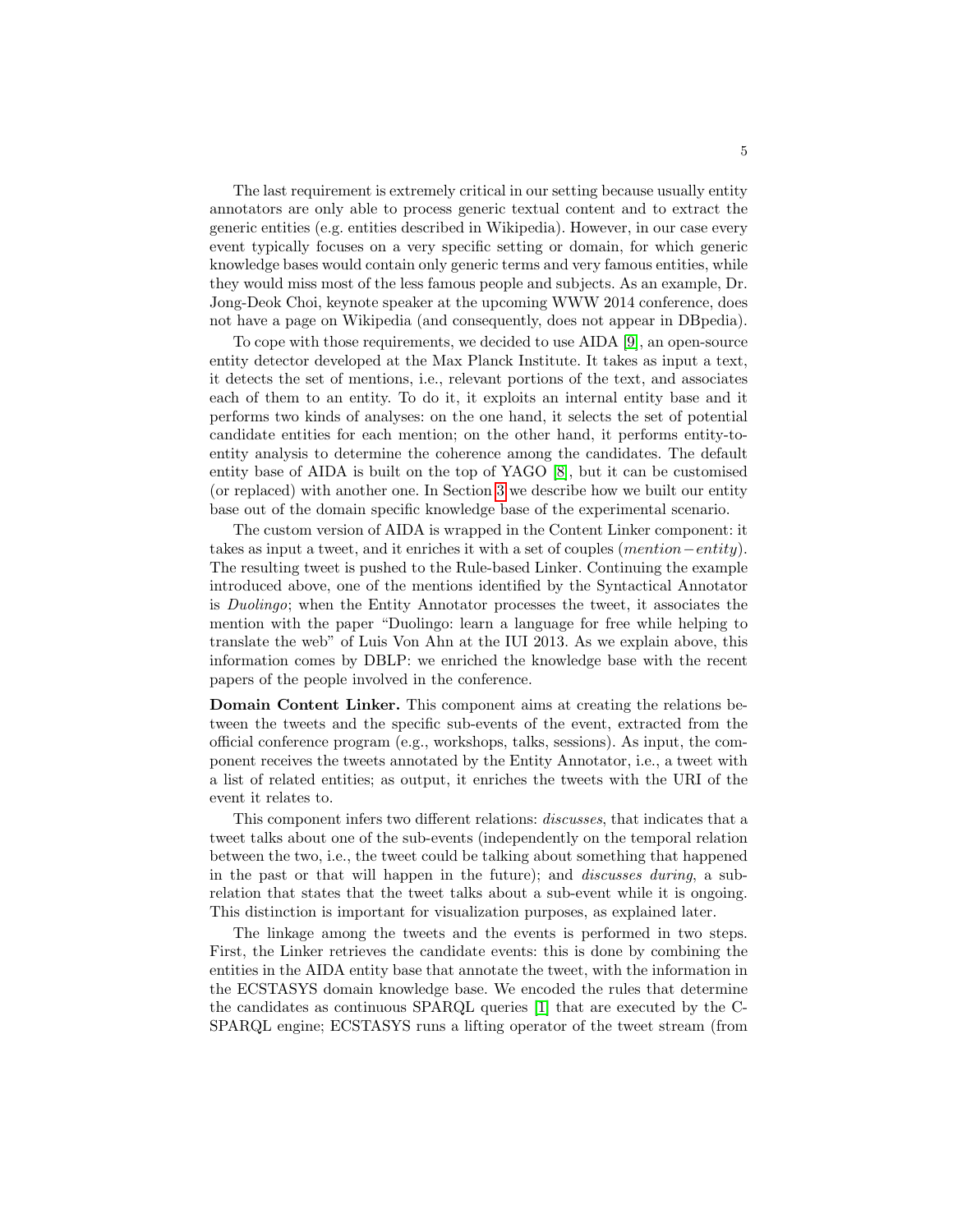JSON to RDF) to be able to process it. For example, one of the query is: select the events in which the creator of the work  $w$  is a participant, and  $w$  is an annotation of the tweet  $t$ . For instance, continuing the example, the component receives as input tweet is "Ingenious way to learn languages: duolingo #keynote  $\#www2013 \#gwap$ , annotated with the paper "Duolingo: learn a language for free while helping to translate the web". In this case, the query presented above is executed and returns all the events in which Luis Von Ahn participates.

If a tweet has more than one annotation, the first step produces a set of candidate events; the second step works on it in order to derive an ordered list of candidates, associating to each of them a confidence value. The score is determined by the number of repetitions of the events in the multiset, and by their temporal distance to the tweet, i.e., it is more probable that a tweet discusses an event occurring temporally near. For instance, among the events on which Luis Ahn participated at the WWW 2013, the tweet was posted during the keynote, so it is the event with the highest rank in the output.

The time stamp of the tweet and the event scheduled time are also used to determine if the event can be related to the tweet through a discusses during relation: if the tweet is posted within 30 minutes before/after the event, the textitdiscusses during relation can hold.

Crowd Input Generator. This component is based on the CrowdSearcher framework [\[3,](#page-8-6) [4\]](#page-8-7), which allows planning and control of crowdsourcing campaigns. The component is triggered by specific events (e.g., tweets that cannot be associated with any sub-event, or tweets for which the confidence of the association is low), and assigns them to the crowd for getting feedback. The invitation to respond is sent to people relevant to the event (e.g., the author of the tweet himself,or people who twitted about the event, or that are in the rooms of the possible sub-event).

Enriched Tweet Production. This component is a final aggregator that combines information from the crowd and the automated steps, and generates the data structure describing the enriched tweets, which can be used for any purpose.

Content Visualization. ECSTASYS provides two types of visualizations for the enriched stream of tweets, as shown in Figure [2.](#page-6-1) Both of them are web applications written in HTML5 and Javascript. The Wall visualization is meant to be used at the event venue on large panels (e.g., on screens or projectors in the lobby or outside the rooms of the sessions). It shows the tweets with highlighted author, mentions, hashtags and urls. Rich media content linked by the tweets is shown separately at the bottom. The Room visualization instead aims at personal use (e.g., on desktop browsers) and mimics the layout of a room where a sub-event is happening. It shows a 3D view of the audience (i.e., people that twitted something related to the current sub-event) in the center, with the last relevant tweet on top. The author of the tweet flips up in the audience layout. At the bottom, a continuous slider shows the tweet stream. Each tweet appears with related media, highlighted urls, mentions and hashtags.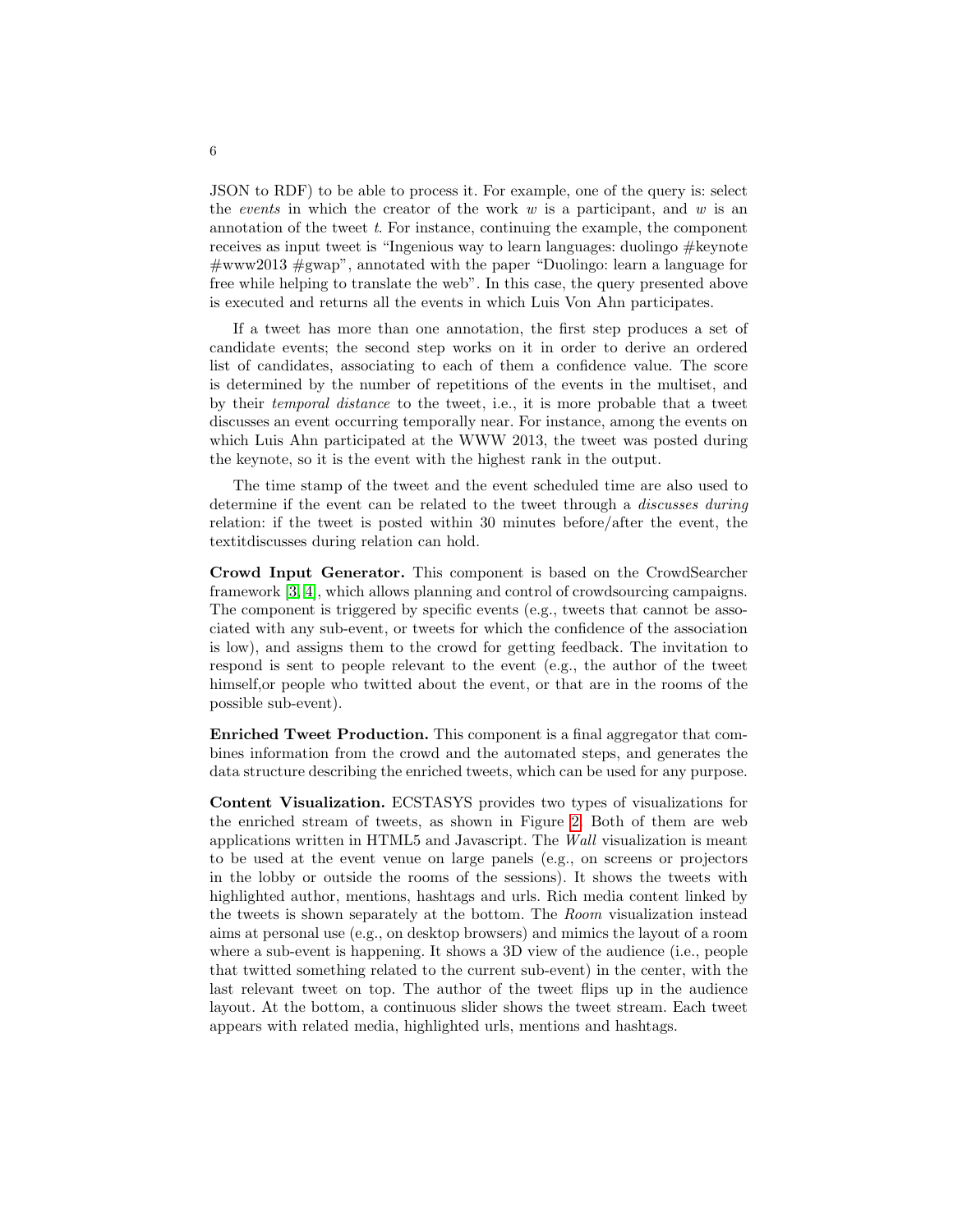

Fig. 2. *Wall* (left) and *Room* (right) visualizations of the enriched content.

### <span id="page-6-1"></span><span id="page-6-0"></span>3 Experimental Scenario

We apply the ECSTASYS approach to the experimental scenario of scientific conferences in the computer science domain, which are interesting complex events, with several parallel sub-events located in different rooms, typically in the same building. It follows that the precision error in geo-location would let infer wrong associations between tweets and sub-events. Moreover, people could discuss what happens in other rooms, so the geo-location is not enough to create the correct links. In the following, we provide an overview on the work devoted to the contextualization of ECSTASYS to the specific scenario of the World Wide Web conference (WWW) 201[3](#page-6-2)<sup>3</sup>.

Twitter retriever. We collected the tweets based on the hashtags of the conference  $(\text{#WWW2013}, \text{#WWW})$ , the location (i.e., the area around the conference building), and the official twitter account of the conference (@www2013rio). With these criteria, we collected more than 5000 tweets and we fed them in our experimental environment to replicate the event as if it were in real time.

Training of the classifier. The training of the classifier is built based on a dataset referring to a similar event happened in the past, namely the WWW 2012 conference. The training set comprises 500 tweets, each manually tagged as relevant or not relevant. A tweet was considered relevant if it referred to events occurring during the conference. For instance, the tweet "Sir Tim Berners-Lee @timberners lee invented the #web about 20 years ago. Now sharing his vision at  $\#WWW2012$  in  $\#Lyon.$  http://t.co/o6GRzaJP" is considered relevant, because it is about the keynote talk, while "The #www2012 wifi network supports 3000 simultaneous connections" is not, because it is a general comment regarding the conference. Our preliminary evaluation shows that the trained classifier achieves 81% precision and 97% recall when applied to the WWW 2012 content and 71% precision and 84% recall when applied to the WWW 2013 content. This shows

<span id="page-6-2"></span> $3$  Cf. <http://www2013.org/>.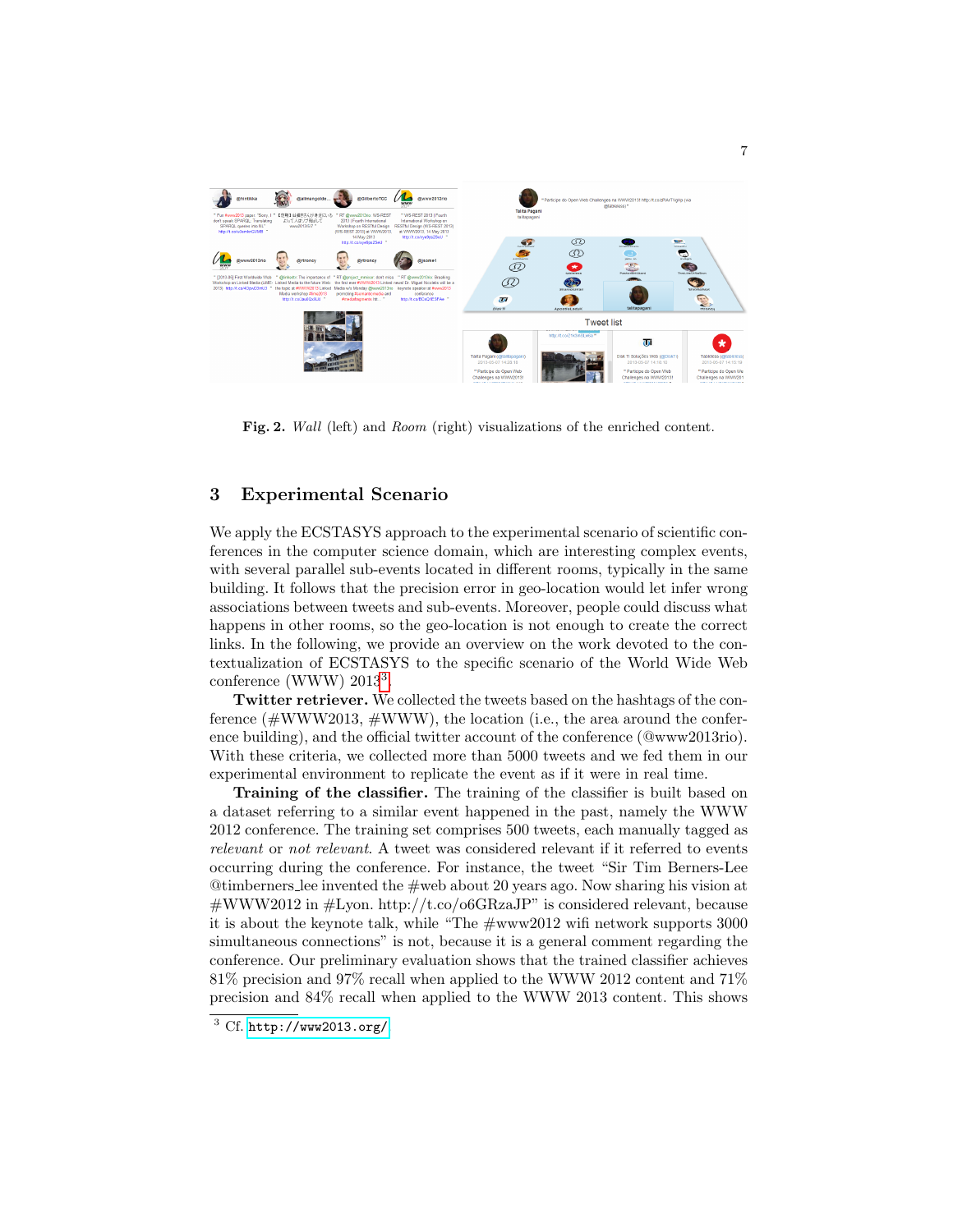that the training done on a similar past event is an acceptable starting point for solving the cold start problem of a new event.

Populating the ECSTASYS knowledge base. The knowledge base has been populated by: reusing some conference ontologies; importing the official data of the conference of interest; and importing bibliographic information about the people involved in the conference. We now report on this three aspects.

Ontology. To design the ontology for ECSTASYS knowledge base, we reused existing ontologies: (i) the Semantic Web Conference Ontology<sup>[4](#page-7-1)</sup>, currently used to describe the data stored in the Semantic Web Dog Food repository<sup>[5](#page-7-2)</sup> and describing conferences, related sub-events (e.g., keynotes, workshops, tutorials), talks and involved people with the different roles; and  $(ii)$  the BOTTARI ontology [\[5\]](#page-8-8) for describing the tweets, an extension of the SIOC vocabulary to take into account the Twitter concepts (e.g., retweets, followers and followings). We also defined as a set of custom concepts and properties to model the data produced by the Entity Annotator and the Domain Content Linker: the mentions in the tweets, their relation with the entities and, consequently, the relations between the tweets and the events they relate to.

Conference data. To describe the specific conference, we crawled the relevant information from the official Web site and we performed the lifting from HTML/XML to RDF through XSPARQL [\[2\]](#page-8-9) (information about the WWW 2013 conference is not available as linked data). This required some manual work for setting up the crawler: in terms of effort, it costed one person day.

Bibliography. We use DBLP to enrich the ECSTASYS knowledge base with bibliographic information. We retrieved the list of the most recent papers written by each person involved in the conference (not only the authors, but also keynote speakers, organizers and chairs). This allows to enrich the keywords associated to each author while creating the AIDA entity base.

Involving the crowd. Since the events used for the experiments are located in the past, we could not involve the real crowd of participants. Therefore, the authors acted as the crowd for addressing the tasks proposed by the Crowd Input Generator. However, the governing rules have been designed and will be validated in the upcoming events.

#### <span id="page-7-0"></span>4 Conclusions and Next Steps

In this paper we presented ECSTASYS, a system for improving the experience of conference attendees by exploiting and enriching the contents shared on the social networks. In the next months we plan three kinds of activities: evaluation (in terms of obtained precision and recall of each separate component and of the whole system); improvement of the components (e.g., a more sophisticate heuristic algorithm for the extraction of syntactical elements; and more precise crowd activation and control rules); and finally, validation of the approach during conferences and other events.

<span id="page-7-1"></span><sup>4</sup> Cf. <http://data.semanticweb.org/ns/swc/ontology>

<span id="page-7-2"></span> $5$  Cf. <http://data.semanticweb.org/>.